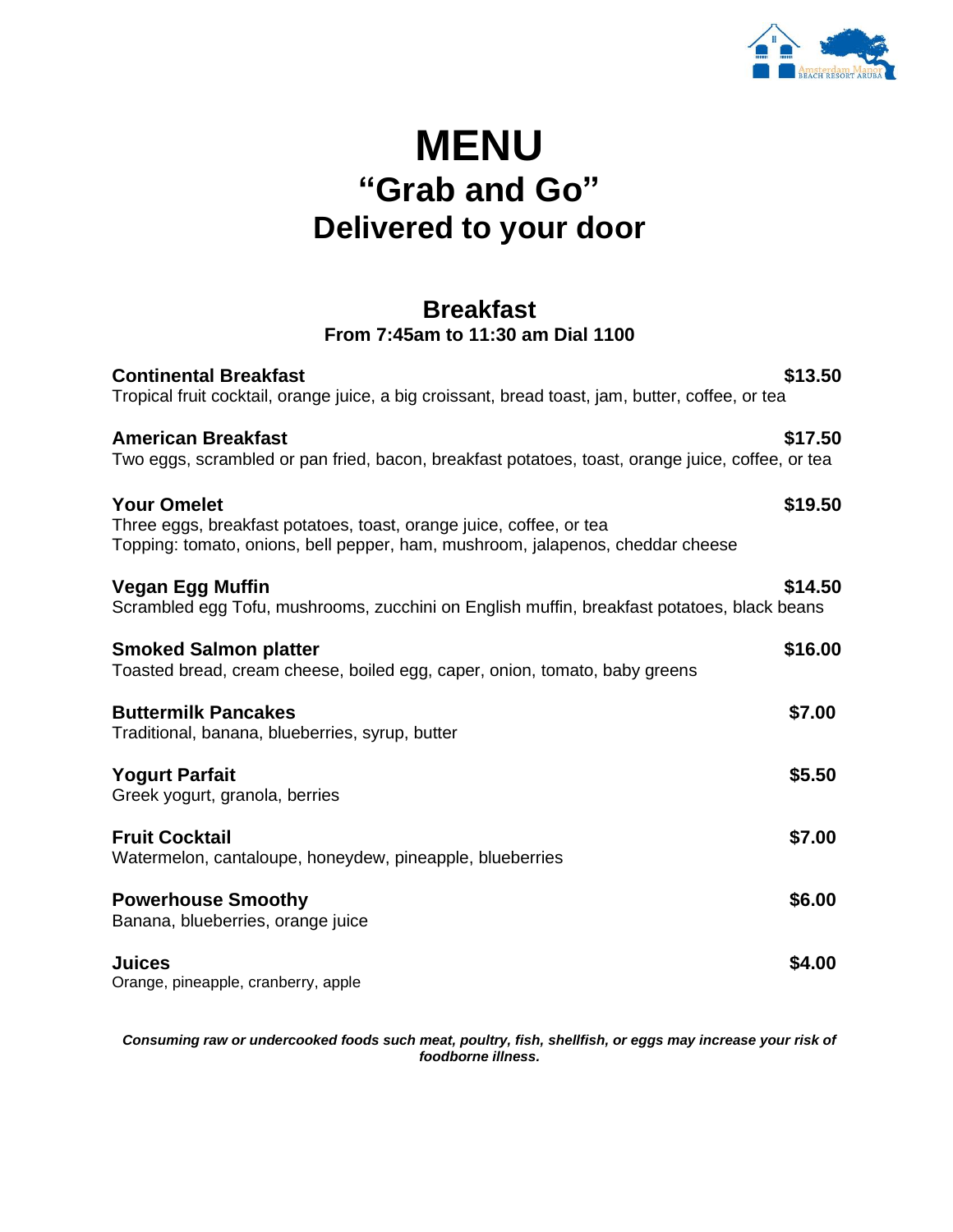

#### **All Day Menu From 11:30am to 7:30 pm – Dial 1100**

### **Appetizers**

| <b>Classic Caesar Salad</b><br>Romaine lettuce, Parmesan cheese, garlic croutons, Caesar dressing                      | \$11.50 |  |  |  |
|------------------------------------------------------------------------------------------------------------------------|---------|--|--|--|
| Add 6oz chicken breast - \$7.50 Add 4 oz fish fillet - \$9.75Add 4 shrimp - \$9.75                                     |         |  |  |  |
| <b>Chicken Tender</b><br>Honey-mustard sauce                                                                           | \$12.00 |  |  |  |
| <b>Classics</b>                                                                                                        |         |  |  |  |
| <b>Angus Beef Cheeseburger</b><br>American cheese, lettuce, onions, tomatoes, pickles, French fries                    | \$16.75 |  |  |  |
| <b>Amsterdam Fish Burger</b><br>Fish fillet, lettuce, tomato, onions, tartar sauce, French fries                       | \$16.75 |  |  |  |
| Large Pepperoni Pizza<br>Crispy crust with tomato sauce, pepperoni, and mozzarella cheese                              | \$19.50 |  |  |  |
| <b>Main Entrees</b>                                                                                                    |         |  |  |  |
| <b>Chicken Puttanesca</b><br>Olives, capers, tomato sauce over spaghetti, Parmesan cheese<br>* vegan chick'n available | \$28.50 |  |  |  |
| <b>Red Snapper</b><br>Pan-fried filet, fennel, tomatoes, black olives, green beans, potatoes creole, infused oil.      | \$39.00 |  |  |  |
| <b>Beef Tenderloin</b><br>Grilled Angus beef tenderloin 8 oz, green beans, mashed potatoes, red wine sauce.            | \$48.00 |  |  |  |

#### **Desserts**

| <b>N.Y Cheesecake</b>                                       | \$11.50 |
|-------------------------------------------------------------|---------|
| <b>Key Lime Pie</b>                                         | \$12.50 |
| <b>Ice Cream Parfait</b>                                    | \$13.00 |
| Vanilla ice cream, brownies, chocolate sauce, whipped cream |         |

*Consuming raw or undercooked foods such meat, poultry, fish, shellfish or eggs may increase your risk of foodborne illness.*